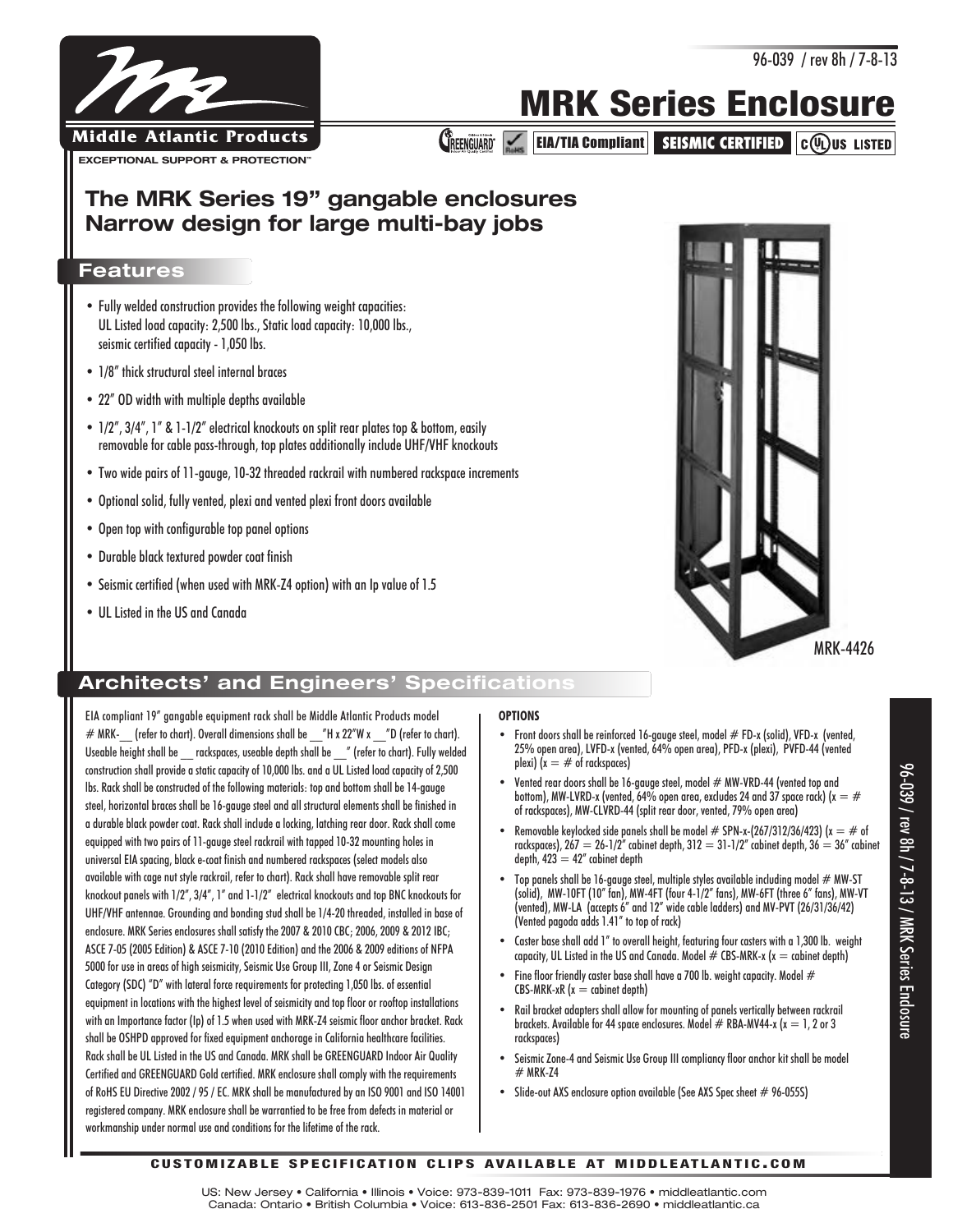## **MRK Configured A/V Enclosure**

**CREENGUARD EIA/TIA Compliant** SEISMIC CERTIFIED C(VL)US LISTED

## **Configured A/V enclosure ships complete with the most commonly used accessories**

#### **Includes**

- Integrated fan top with proportional speed fan controller
- Configurable rear door with bottom vent, solid locking front door
- 3-1/4" wide, 44 space vertical lacer strip
- Six horizontal lacer bars
- Twelve 8" Velcro® cable management straps
- Thin power strip, 20 Amp, 20 outlet with cord
- Leveling feet
- 100 qty. 10-32 mounting hardware
- Available with or without sides
- Ganging hardware available for add-a-bay models without sides



#### **Architects' and Engineers' Specifications**

EIA compliant 19" gangable equipment rack shall be Middle Atlantic Products model  $#$  MRK--AV (refer to chart). Overall dimensions of rack shall be 83-1/8" H x \_\_ " W x \_\_ " D (refer to chart). Useable height shall be 44 rackspaces, useable depth shall be \_\_" (refer to chart). Fully welded construction shall provide static capacity of 10,000 lbs. and a UL Listed load capacity of 2,500 lbs. Rack shall be constructed of the following materials: top and bottom shall be 14-gauge steel, horizontal braces shall be 16-gauge steel, solid front door shall be 18-gauge steel and all structural elements shall be finished in a durable black powder coat. Rack shall include a locking, latching rear door. Rack shall come equipped with two pairs of 11-gauge steel rackrail with tapped 10-32 mounting holes in universal EIA spacing, black e-coat finish and numbered rackspaces. Rack shall include 100 qty. 10-32 mounting screws. Rack shall be equipped with one vertical lacer strip, Middle Atlantic Products model  $#$  LACE-44-OP. The LACE-44-OP is 3-1/4" wide and the useable height is 44 rackspaces. Rack shall also include four 'L' shaped straight and two 4" offset horizontal lacer bars and twelve, 8" Velcro® straps for cable management. Models intended for ganging (MRK-\_\_-AV-AB) (refer to chart) shall include ganging hardware for multi-bay installations. Rack shall feature integrated fan top, Middle Atlantic Products model # MW-10FT-FC for active thermal management. MW-10FT-FC shall feature proportional speed fan control and maximum airflow shall be 550 CFM. Rack shall have removable split rear knockout panels with 1/2", 3/4", 1" and 1-1/2" electrical knockouts and top BNC knockouts for UHF/VHF antennae. Grounding and bonding stud shall be 1/4-20

threaded, installed in base of enclosure. MRK Series enclosures shall satisfy the 2007 & 2010 CBC; 2006, 2009 & 2012 IBC; ASCE 7-05 (2005 Edition) & ASCE 7-10 (2010 Edition) and the 2006 & 2009 editions of NFPA 5000 for use in areas of high seismicity, Seismic Use Group III, Zone 4 or Seismic Design Category (SDC) "D" with lateral force requirements for protecting 1,050 lbs. of essential equipment in locations with the highest level of seismicity and top floor or rooftop installations with an Importance factor (Ip) of 1.5 when used with MRK-Z4 seismic floor anchor bracket. Rack shall be OSHPD approved for fixed equipment anchorage in California healthcare facilities. Rack shall include a high-density thin power distribution and shall be Middle Atlantic Products model  $#$  PDT-2020C-NS with 20 outlets and 20 amps. Thin power distribution shall be 72-3/4" long x 1" deep x 1.9" wide. J-Box shall be 2" deep x 2" wide. Thin power distribution shall feature 20 NEMA 5-20R outlets. Corded power strip includes 20-amp protection and mounting hardware. Corded model shall be terminated with 10 foot power cord and NEMA 5-20P plug. PDT Series shall feature a black anodized finish. MRK and PDT Series shall be UL Listed in the US and Canada. MRK- -AV shall be GREENGUARD Indoor Air Quality Certified for Children and Schools. MRK- - AV shall be RoHS EU Directive 2002/95/EC compliant. MRK-\_\_-AV shall be manufactured by an ISO 9001 and ISO 14001 registered company. PDT-2020C-NS and MW-10FT-FC shall be warrantied to be free from defects in material or workmanship under normal use and conditions for a period of 3 years. MRK enclosure shall be warrantied to be free from defects in material or workmanship under normal use and conditions for the lifetime of the rack.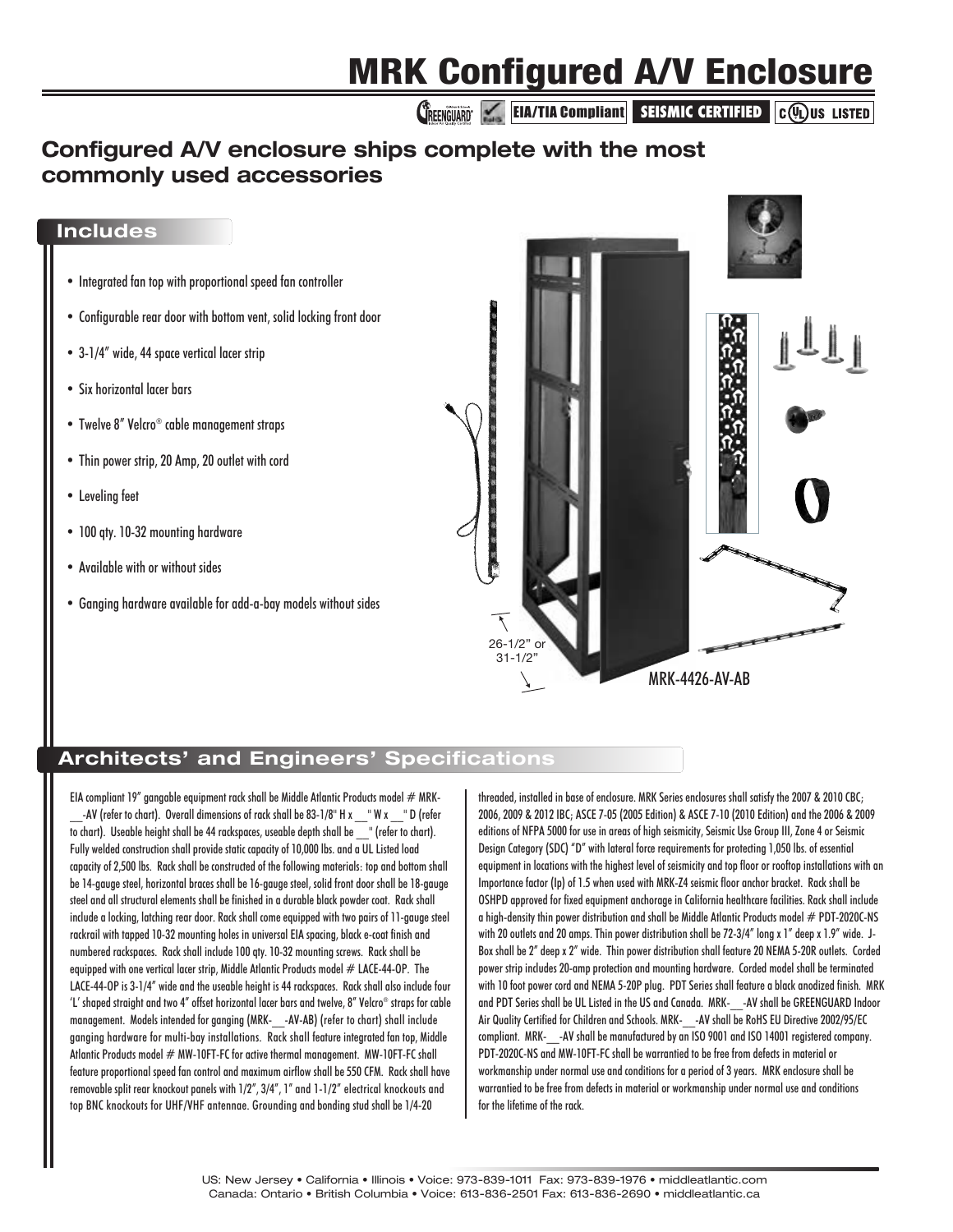# **MRK Configured NVR / DVR Enclosures**

**CREENGUARD EIA/TIA Compliant SEISMIC CERTIFIED C(V)** US LISTED

## **Complete NVR / DVR enclosure addresses the cable and thermal management needs of both network and digital video recording devices**

#### **Includes**

- Two pairs cage nut style rackrail (NVR enclosure)
- Two pairs 10-32 threaded rackrail (DVR enclosure)
- One pair of cage nut style Z-rail adapters (NVR enclosure)
- Fully vented top
- Fully perforated vented front door and vented split rear door
- 3-1/4" wide, 44 space vertical lacer strip
- Six horizontal lacer bars
- Twelve 8" Velcro® cable management straps
- Thin power strip, 20 Amp, 20 outlet with cord
- One each 1 space and 2 space brush grommet
- Leveling feet
- 100 qty. 6mm threaded cage nuts and rack screws (NVR enclosure)
- 50 qty. 10-32 threaded cage nuts and rack screws (NVR enclosure)
- 100 qty. 10-32 mounting hardware (DVR enclosure)
- Available with or without sides
- Ganging hardware available for add-a-bay models without sides



### **Architects' and Engineers' Specifications**

EIA compliant 19" gangable equipment rack shall be Middle Atlantic Products model  $#$  MRK--DVR (NVR) (refer to chart). Overall dimensions of rack shall be 83-1/8" H x \_\_ " W x \_\_ " D (refer to chart). Useable height shall be 44 rackspaces, useable depth shall be \_\_" (refer to chart). Fully welded construction shall provide a static capacity of 10,000 lbs. and a UL Listed load capacity of 2,500 lbs. Rack shall be constructed of the following materials: top and bottom shall be 14-gauge steel, horizontal braces shall be 16-gauge steel, perforated vented front door shall be 18-gauge steel and all structural elements shall be finished in a durable black powder coat. Rack shall include a locking, latching rear door. Rack shall come equipped with two pairs of 11-gauge steel rackrail with tapped mounting holes in universal EIA spacing, black e-coat finish and numbered rackspaces. Rack shall include 100 qty. 10-32 mounting screws (DVR enclosure) or 100 qty. 6mm cage nuts and rack screws with 50 qty. 10-32 threaded cage nuts and rack screws (NVR enclosure). Rack shall be equipped with one vertical lacer strip, Middle Atlantic Products model  $#$  LACE-44-OP. The LACE-44-OP is 3-1/4" wide and the useable height is 44 rackspaces. Rack shall also include four 'L' shaped straight and two 4" offset horizontal lacer bars and twelve, 8" Velcro® straps for cable management. Models intended for ganging

(MRK-\_\_-\_ \_-AB) (refer to chart) shall include ganging hardware for multi-bay installations. Rack shall have removable split rear knockout panels with 1/2", 3/4", 1" and 1-1/2" electrical knockouts and top BNC knockouts for UHF/VHF antennae. Grounding and bonding stud shall be 1/4-20 threaded, installed in base of enclosure. MRK Series enclosures shall satisfy the 2007 & 2010 CBC; 2006, 2009 & 2012 IBC; ASCE 7-05 (2005 Edition) & ASCE 7-10 (2010 Edition) and the 2006 & 2009 editions of NFPA 5000 for use in areas of high seismicity, Seismic Use Group III, Zone 4 or Seismic Design Category (SDC) "D" with lateral force requirements for protecting 1,050 lbs. of essential equipment in locations with the highest level of seismicity and top floor or rooftop installations with an Importance factor (Ip) of 1.5 when used with MRK-Z4 seismic floor anchor bracket. Rack shall be OSHPD approved for fixed equipment anchorage in California healthcare facilities. Rack shall include a high-density thin power distribution and shall be Middle Atlantic Products model # PDT-2020C-NS with 20 outlets and 20 amps. Thin power distribution shall be 72-3/4" long x 1" deep x 1.9" wide. J-Box shall be 2" deep x 2" wide. Thin power distribution shall feature 20 NEMA 5-20R outlets. Corded power strip includes 20 amp protection and mounting hardware. Corded model shall be terminated with 10 foot power cord and NEMA 5-20P plug. PDT Series shall feature a black anodized finish. MRK and PDT Series shall be UL Listed in the US and Canada. MRK-\_\_-DVR (NVR) shall be GREENGUARD Indoor Air Quality Certified for Children and Schools. MRK- -DVR (NVR) shall be RoHS EU Directive 2002/95/EC compliant. MRK- -DVR (NVR) shall be manufactured by an ISO 9001 and ISO 14001 registered company. PDT-2020C-NS shall be warrantied to be free from defects in material or workmanship under normal use and conditions for a period of 3 years. MRK enclosure shall be warrantied to be free from defects in material or workmanship under normal use and conditions for the lifetime of the rack.